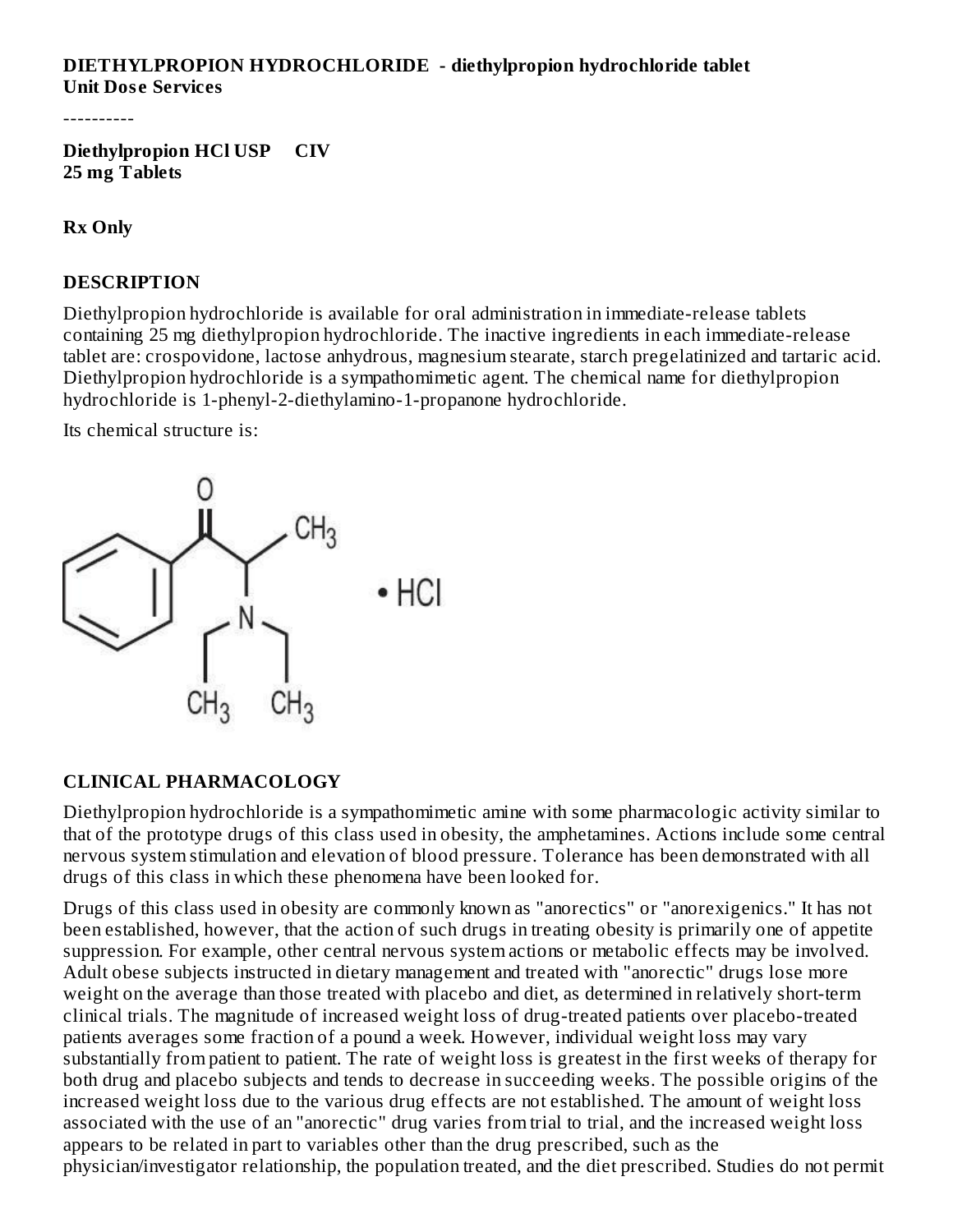conclusions as to the relative importance of the drug and non-drug factors on weight loss.

The natural history of obesity is measured in years, whereas most studies cited are restricted to a few weeks duration; thus, the total impact of drug-induced weight loss over that of diet alone is unknown. Diethylpropion is rapidly absorbed from the GI tract after oral administration and is extensively metabolized through a complex pathway of biotransformation involving N-dealkylation and reduction. Many of these metabolites are biologically active and may participate in the therapeutic action of diethylpropion hydrochloride. Due to the varying lipid solubilities of these metabolites, their circulating levels are affected by urinary pH. Diethylpropion and/or its active metabolites are believed to cross the blood-brain barrier and the placenta.

Diethylpropion and its metabolites are excreted mainly by the kidney. It has been reported that between 75-106% of the dose is recovered in the urine within 48 hours after dosing. Using a phosphorescence assay that is specific for basic compounds containing a benzoyl group, the plasma half-life of the aminoketone metabolites is estimated to be between 4 to 6 hours.

The extended-release characteristics of the diethylpropion hydrochloride 75 mg formulation have been demonstrated by studies in humans in which plasma levels of diethylpropion-related materials were measured by phosphorescence analysis. Plasma levels obtained with the 75 mg diethylpropion hydrochloride formulation administered once daily indicated a more gradual release than an immediaterelease formulation (three 25 mg tablets given in a single dose).

The diethylpropion hydrochloride 75 mg extended -release formulation has not been shown superior in effectiveness to the same dosage of the immediate-release formulation (one 25 mg tablet three times daily). After administration of a single dose of the diethylpropion hydrochloride 75 mg formulation (one 75 mg extended -release tablet) or diethylpropion hydrochloride solution (75 mg dose) in a crossover study using normal human subjects, the amount of parent compound and its active metabolites recovered in the urine within 48 hours for the two dosage forms were not statistically different.

#### **INDICATIONS & USAGE**

Diethylpropion hydrochloride is indicated in the management of exogenous obesity as a short-term adjunct (a few weeks) in a regimen of weight reduction based on caloric restriction in patients with an initial body mass index (BMI) of 30 kg/m or higher and who have not responded to appropriate weight reducing regimen (diet and/or exercise) alone. Below is a chart of BMI based on various heights and weights. BMI is calculated by taking the patient's weight, in kilograms (kg), divided by the patient's height, in meters (m), squared. Metric conversions are as follows: pounds divided by 2.2 = kg; inches x  $0.0254$  = meters. <sup>2</sup>

| Weight (pounds) | Height (feet, inches) |       |       |      |       |       |
|-----------------|-----------------------|-------|-------|------|-------|-------|
|                 | 5'0''                 | 5'3'' | 5'6'' | 5'9" | 6'0'' | 6'3'' |
| 140             | 27                    | 25    | 23    | 21   | 19    | 18    |
| 150             | 29                    | 27    | 24    | 22   | 20    | 19    |
| 160             | 31                    | 28    | 26    | 24   | 22    | 20    |
| 170             | 33                    | 30    | 28    | 25   | 23    | 21    |
| 180             | 35                    | 32    | 29    | 27   | 25    | 23    |
| 190             | 37                    | 34    | 31    | 28   | 26    | 24    |
| 200             | 39                    | 36    | 32    | 30   | 27    | 25    |
| 210             | 41                    | 37    | 34    | 31   | 29    | 26    |
| 220             | 43                    | 39    | 36    | 33   | 30    | 28    |
| 230             | 45                    | 41    | 37    | 34   | 31    | 29    |
| 240             | 47                    | 43    | 39    | 36   | 33    | 30    |

### **Body Mass Index (BMI), kg/m 2**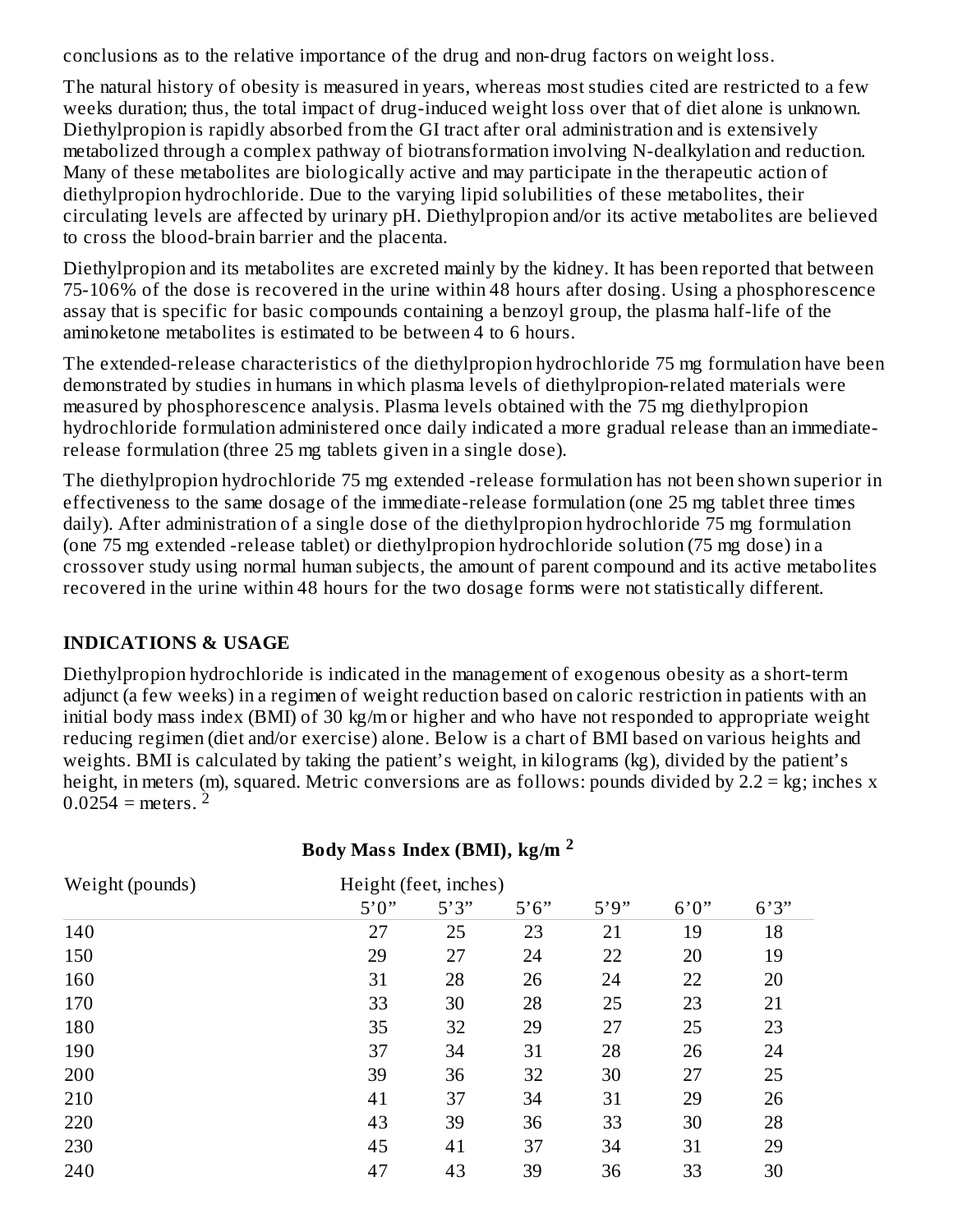| 250 |  |  | 49 44 40 37 34 31 |  |
|-----|--|--|-------------------|--|
|     |  |  |                   |  |

The usefulness of agents of this class (see ) should be measured against possible risk factors inherent in their use such as those described below. Diethylpropion hydrochloride is indicated for use as monotherapy only. *CLINICAL PHARMACOLOGY*

### **CONTRAINDICATIONS**

Pulmonary hypertension, advanced arteriosclerosis, hyperthyroidism, known hypersensitivity or idiosyncrasy to the sympathomimetic amines, glaucoma, severe hypertension. (See .) *PRECAUTIONS*

Agitated states.

Patients with a history of drug abuse.

Use in combination with other anorectic agents is contraindicated.

During or within 14 days following the administration of monoamine oxidase inhibitors, hypertensive crises may result.

#### **WARNINGS**

**Diethylpropion hydrochloride should not be us ed in combination with other anorectic agents, including pres cribed drugs, over-the-counter preparations, and herbal products.**

**In a cas e-control epidemiological study, the us e of anorectic agents, including diethylpropion, was associated with an increas ed risk of developing pulmonary hypertension, a rare, but often fatal disorder. The us e of anorectic agents for longer than 3 months was associated with a 23 fold increas e in the risk of developing pulmonary hypertension. Increas ed risk of pulmonary hypertension with repeated cours es of therapy cannot be excluded.**

The onset or aggravation of exertional dyspnea, or unexplained symptoms of angina pectoris, syncope, or lower extremity edema suggest the possibility of occurrence of pulmonary hypertension. Under these circumstances, diethylpropion hydrochloride should be immediately discontinued, and the patient should be evaluated for the possible presence of pulmonary hypertension.

The potential risk of possible serious adverse effects such as valvular heart disease and pulmonary hypertension should be assessed carefully against the potential benefit of weight loss. Baseline cardiac evaluation should be considered to detect preexisting valvular heart diseases or pulmonary hypertension prior to initiation of diethylpropion hydrochloride treatment. Diethylpropion hydrochloride is not recommended in patients with known heart murmur or valvular heart disease. Echocardiogram during and after treatment could be useful for detecting any valvular disorders which may occur. **Valvular heart dis eas e associated with the us e of some anorectic agents such as fenfluramine and dexfenfluramine has been reported. Possible contributing factors include us e for extended periods of time, higher than recommended dos e, and/or us e in combination with other anorectic drugs. Valvulopathy has been very rarely reported with diethylpropion hydrochloride monotherapy, but the causal relationship remains uncertain.**

To limit unwarranted exposure and risks, treatment with diethylpropion hydrochloride should be continued only if the patient has satisfactory weight loss within the first 4 weeks of treatment (e.g., weight loss of at least 4 pounds, or as determined by the physician and patient).

Diethylpropion hydrochloride is not recommended for patients who used any anorectic agents within the prior year.

If tolerance develops, the recommended dose should not be exceeded in an attempt to increase the effect; rather, the drug should be discontinued. Diethylpropion hydrochloride may impair the ability of the patient to engage in potentially hazardous activities such as operating machinery or driving a motor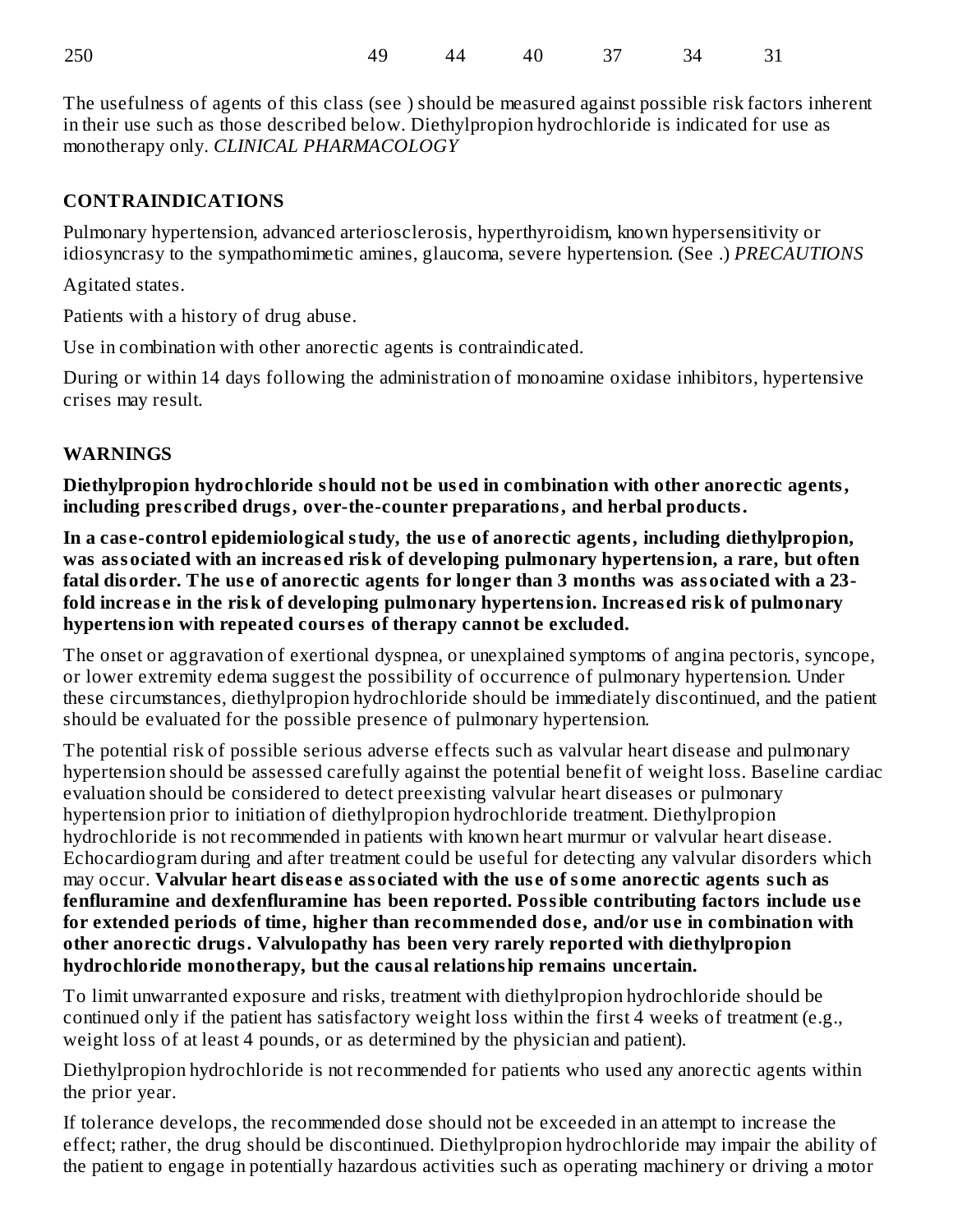vehicle; the patient should therefore be cautioned accordingly.

Prolonged use of diethylpropion hydrochloride may induce dependence with withdrawal syndrome on cessation of therapy. Hallucinations have occurred rarely following high doses of the drug. Several cases of toxic psychosis have been reported following the excessive use of the drug and some have been reported in which the recommended dose appears not to have been exceeded. Psychosis abated after the drug was discontinued.

When central nervous system active agents are used, consideration must always be given to the possibility of adverse interactions with alcohol.

### **PRECAUTIONS**

### **General**

Caution is to be exercised in prescribing diethylpropion hydrochloride for patients with hypertension or with symptomatic cardiovascular disease, including arrhythmias. Diethylpropion hydrochloride should not be administered to patients with severe hypertension.

Reports suggest that diethylpropion hydrochloride may increase convulsions in some epileptics. Therefore, epileptics receiving diethylpropion hydrochloride should be carefully monitored. Titration of dose or discontinuance of diethylpropion hydrochloride may be necessary.

The least amount feasible should be prescribed or dispensed at one time in order to minimize the possibility of overdosage.

#### **Information for Patient**

The patient should be cautioned about concomitant use of alcohol or other CNS-active drugs and diethylpropion hydrochloride. (See .) The patient should be advised to observe caution when driving or engaging in any potentially hazardous activity. *WARNINGS*

#### **Laboratory Tests**

None.

### **Drug Interactions**

Because diethylpropion hydrochloride is a monoamine, hypertension may result when this agent is used with monoamine oxidase (MAO) inhibitors (see ). *CONTRAINDICATIONS*

Efficacy of diethylpropion with other anorectic agents has not been studied and the combined use may have the potential for serious cardiac problems; therefore, the concomitant use with other anorectic agents is contraindicated.

Antidiabetic drug requirements (i.e., insulin) may be altered. Concurrent use with general anesthetics may result in arrhythmias. The pressor effects of diethylpropion and those of other drugs may be additive when the drugs are used concomitantly; conversely, diethylpropion may interfere with antihypertensive drugs (i.e., guanethidine,  $\alpha$ -methyldopa). Concurrent use of phenothiazines may antagonize the anorectic effect of diethylpropion.

### **Carcinogenesis, Mutagenesis, and Impairment of Fertility**

No long-term animal studies have been done to evaluate diethylpropion hydrochloride for carcinogenicity. Mutagenicity studies have not been conducted. Animal reproduction studies have revealed no evidence of impairment of fertility (see ). *Pregnancy*

### **Pregnancy**

Reproduction studies have been performed in rats at doses up to 1.6 times the human dose (based on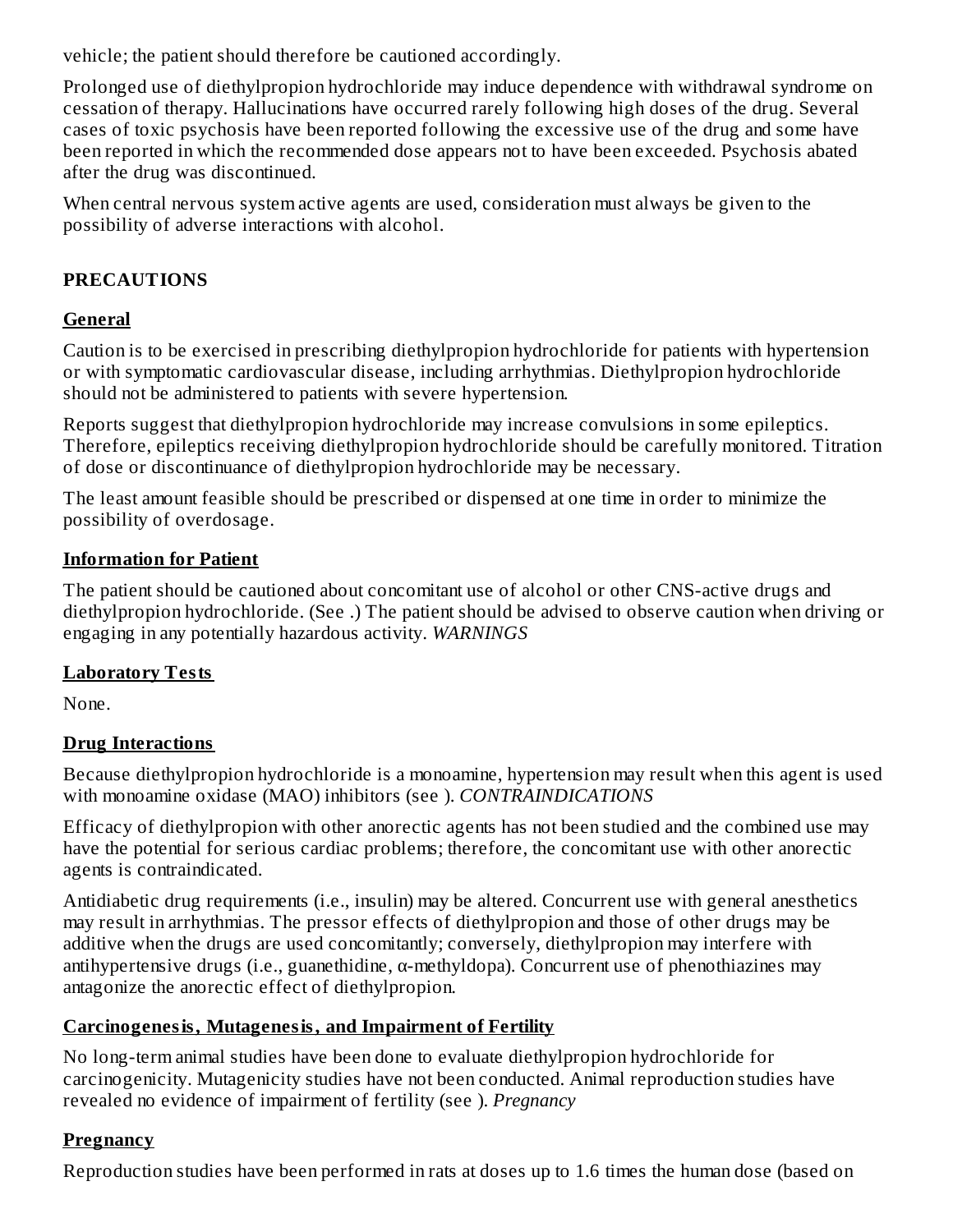mg/m ) and have revealed no evidence of impaired fertility or harm to the fetus due to diethylpropion hydrochloride. There are, however, no adequate and well-controlled studies in pregnant women. Because animal reproduction studies are not always predictive of human response, this drug should be used during pregnancy only if clearly needed. **Teratogenic Effects: Pregnancy Category B.** 2

Spontaneous reports of congenital malformations have been recorded in humans, but no causal relationship to diethylpropion has been established.

Abuse with diethylpropion hydrochloride during pregnancy may result in withdrawal symptoms in the human neonate. **Nonteratogenic Effects.**

### **Nursing Mothers**

Since diethylpropion hydrochloride and/or its metabolites have been shown to be excreted in human milk, caution should be exercised when diethylpropion hydrochloride is administered to a nursing woman.

### **Geriatric Us e**

Clinical studies of diethylpropion hydrochloride did not include sufficient numbers of subjects aged 65 and over to determine whether they respond differently from younger subjects. Other reported clinical experience has not identified differences in responses between the elderly and younger patients. In general, dose selection for an elderly patient should be cautious, usually starting at the low end of the dosing range, reflecting the greater frequency of decreased hepatic, renal, or cardiac function, and of concomitant disease or other drug therapy.

This drug is known to be substantially excreted by the kidney, and the risk of toxic reactions to this drug may be greater in patients with impaired renal function. Because elderly patients are more likely to have decreased renal function, care should be taken in dose selection, and it may be useful to monitor renal function.

# **Pediatric Us e**

Since safety and effectiveness in pediatric patients below the age of 16 have not been established, diethylpropion hydrochloride is not recommended for use in pediatric patients 16 years of age and under.

# **ADVERSE REACTIONS**

Precordial pain, arrhythmia (including ventricular), ECG changes, tachycardia, elevation of blood pressure, palpitation and rare reports of pulmonary hypertension. Valvular heart disease associated with the use of some anorectic agents such as fenfluramine and dexfenfluramine, both independently and especially when used in combination, have been reported. Valvulopathy has been very rarely reported with diethylpropion hydrochloride monotherapy, but the causal relationship remains uncertain. **Cardiovas cular:**

In a few epileptics an increase in convulsive episodes has been reported; rarely psychotic episodes at recommended doses; dyskinesia, blurred vision, overstimulation, nervousness, restlessness, dizziness, jitteriness, insomnia, anxiety, euphoria, depression, dysphoria, tremor, mydriasis, drowsiness, malaise, headache, and cerebrovascular accident **Central Nervous System:**

Vomiting, diarrhea, abdominal discomfort, dryness of the mouth, unpleasant taste, nausea, constipation, other gastrointestinal disturbances **Gastrointestinal:**

Urticaria, rash, ecchymosis, erythema **Allergic:**

Impotence, changes in libido, gynecomastia, menstrual upset **Endocrine:**

Bone marrow depression, agranulocytosis, leukopenia **Hematopoietic System:**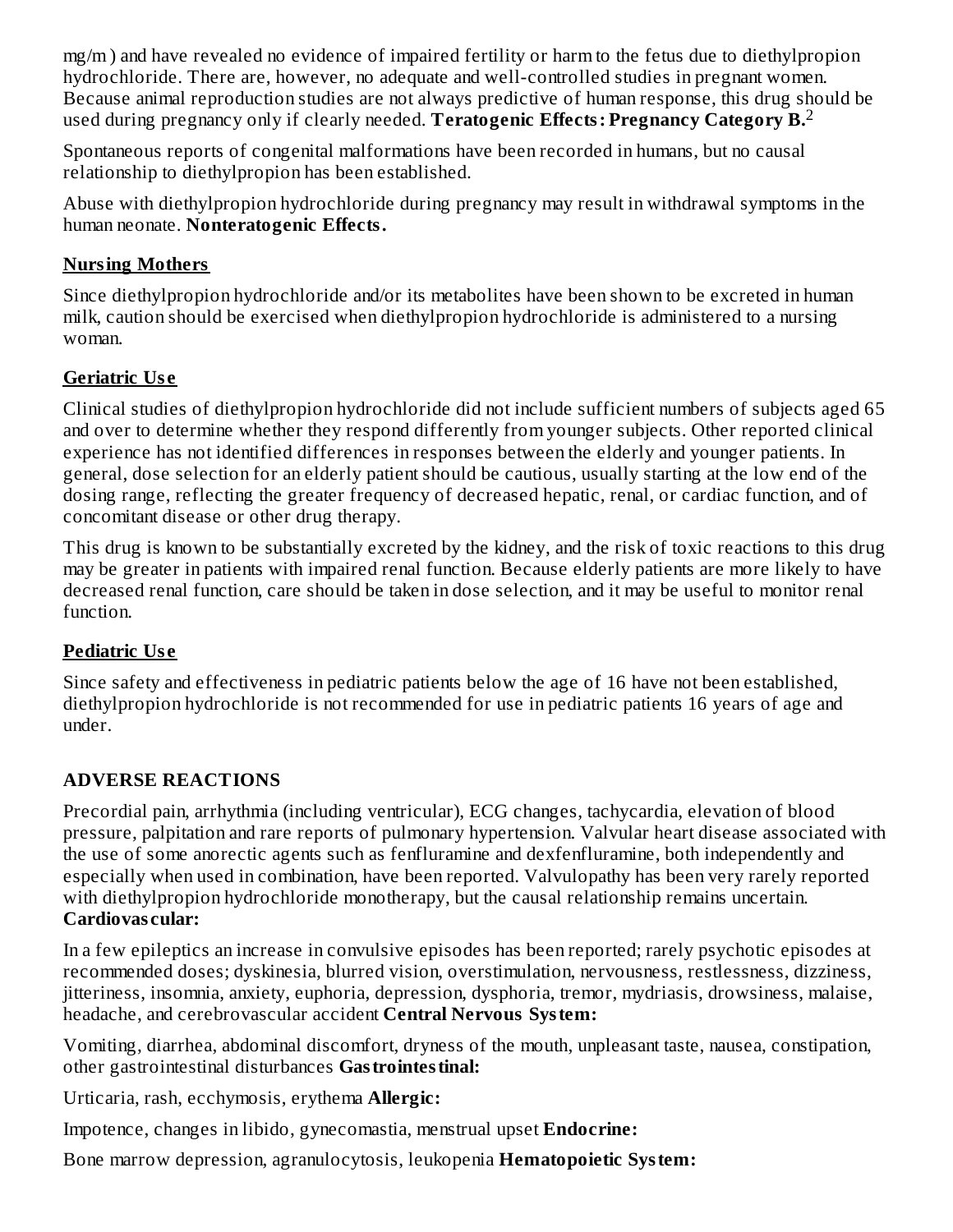A variety of miscellaneous adverse reactions has been reported by physicians. These include complaints such as dysuria, dyspnea, hair loss, muscle pain, increased sweating, and polyuria. **Mis cellaneous:**

### **DRUG ABUSE AND DEPENDENCE**

Diethylpropion hydrochloride is a schedule IV controlled substance. Diethylpropion hydrochloride has some chemical and pharmacologic similarities to the amphetamines and other related stimulant drugs that have been extensively abused. There have been reports of subjects becoming psychologically dependent on diethylpropion. The possibility of abuse should be kept in mind when evaluating the desirability of including a drug as part of a weight reduction program. Abuse of amphetamines and related drugs may be associated with varying degrees of psychologic dependence and social dysfunction which, in the case of certain drugs, may be severe. There are reports of patients who have increased the dosage to many times that recommended. Abrupt cessation following prolonged high dosage administration results in extreme fatigue and mental depression; changes are also noted on the sleep EEG. Manifestations of chronic intoxication with anorectic drugs include severe dermatoses, marked insomnia, irritability, hyperactivity, and personality changes. The most severe manifestation of chronic intoxication is psychosis, often clinically indistinguishable from schizophrenia.

## **OVERDOSAGE**

Manifestations of acute overdosage include restlessness, tremor, hyperreflexia, rapid respiration, confusion, assaultiveness, hallucinations, panic states, and mydriasis.

Fatigue and depression usually follow the central stimulation.

Cardiovascular effects include tachycardia, arrhythmias, hypertension or hypotension and circulatory collapse. Gastrointestinal symptoms include nausea, vomiting, diarrhea, and abdominal cramps. Overdose of pharmacologically similar compounds has resulted in convulsions, coma and death.

The reported oral LD for mice is  $600$  mg/kg, for rats is 250 mg/kg and for dogs is 225 mg/kg.  $_{50}$ 

Management of acute diethylpropion hydrochloride intoxication is largely symptomatic and includes lavage and sedation with a barbiturate. Experience with hemodialysis or peritoneal dialysis is inadequate to permit recommendation in this regard. Intravenous phentolamine (Regitine ) has been suggested on pharmacologic grounds for possible acute, severe hypertension, if this complicates diethylpropion hydrochloride overdosage. ®

#### **DOSAGE AND ADMINISTRATION**

Diethylpropion hydrochloride immediate-release:

One immediate-release 25 mg tablet three times daily, one hour before meals, and in midevening if desired to overcome night hunger.

#### **Geriatric Us e:**

This drug is known to be substantially excreted by the kidney, and the risk of toxic reactions to this drug may be greater in patients with impaired renal function. Because elderly patients are more likely to have decreased renal function, care should be taken in dose selection, and it may be useful to monitor renal function. (See ) *PRECAUTIONS, Geriatric Use.*

#### **DIETHYLPROPION HCL**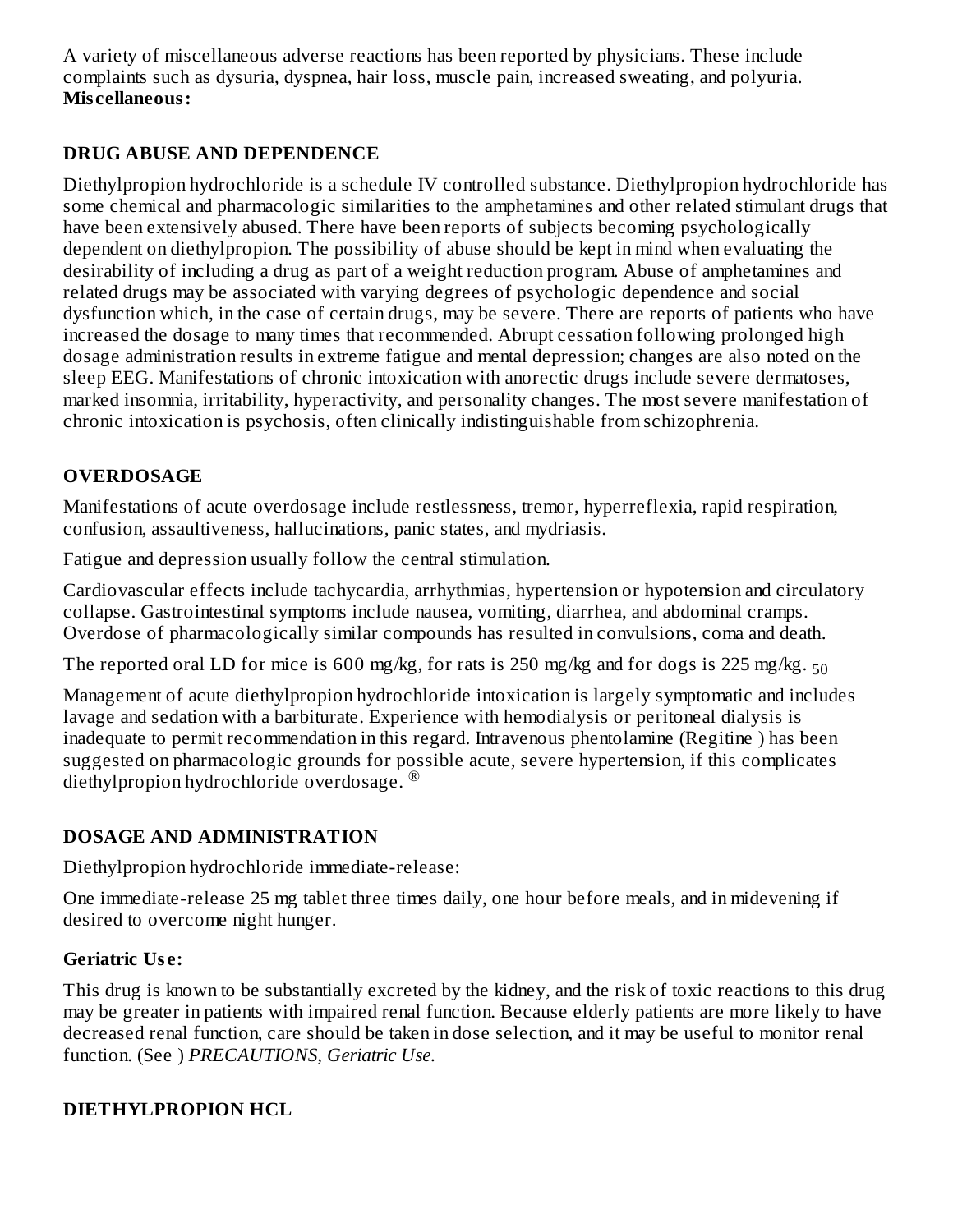| NDC: 50436-4164-1<br>DIETHYLPROPION<br>HCL                                                       | (IV<br>ுய                                                                       | NDC:50436-421 TAB<br>DRUG: DIETHYLPROPION<br>25 MG<br>HCL.<br>LOT : XXXXXXX<br>EXP:XXXXXXX<br>NDC: 50436-421 TAB<br>DRUG: DIETHYLPROPION<br>25 MG<br>HCL. |
|--------------------------------------------------------------------------------------------------|---------------------------------------------------------------------------------|-----------------------------------------------------------------------------------------------------------------------------------------------------------|
| 25 MG                                                                                            | MFG BY: KVK, TECH                                                               | LOT: XXXXXXX<br>EXP: XXXXXXX<br>NDC: 50436-4164-1                                                                                                         |
| 21 TAB<br>$ \mathbf{X} $<br>WARNING:                                                             | XXXXXXX<br>MFG NDC: 10702-0044-01<br>MFG LOT: XXXXXXX                           | DRUG: DIETHYLPROPION<br>HCL<br>LOT : XXXXXXX<br>EXP:XXXXXXX                                                                                               |
| KEEP OUT OF REACH OF CHILDREN<br>$20-25$ °C (68-77°F)<br>STORE AT<br>CONTROLLED ROOM TEMPERATURE | LOT: XXXXXXX EXP: XXXXXXX<br>Pkg by: Unit Dose Services, LLC<br>Miami, FL 33179 | NDC:50436-421 TAB<br>DRUG: DIETHYLPROPION<br>HCL<br>25 MG<br>LOT : XXXXXXX<br>EXP:XXXXXXX                                                                 |

# **DIETHYLPROPION HYDROCHLORIDE**

diethylpropion hydrochloride tablet

| <b>Product Information</b>     |                                   |                     |                                   |  |
|--------------------------------|-----------------------------------|---------------------|-----------------------------------|--|
| <b>Product Type</b>            | <b>HUMAN</b><br>PRESCRIPTION DRUG | Item Code (Source)  | NDC:50436-<br>4164(NDC:10702-044) |  |
| <b>Route of Administration</b> | ORAL                              | <b>DEA Schedule</b> | CIV                               |  |

| <b>Active Ingredient/Active Moiety</b>                                                           |                                 |                 |  |
|--------------------------------------------------------------------------------------------------|---------------------------------|-----------------|--|
| Ingredient Name                                                                                  | <b>Basis of Strength</b>        | Strength        |  |
| <b>DIETHYLPROPION HYDRO CHLORIDE</b> (UNII: 19 V2PL39 NG) (DIETHYLPROPION -<br>UNII: Q94YYU22B8) | DIETHYLPROPION<br>HYDROCHLORIDE | $25 \text{ mg}$ |  |

| <b>Ingredient Name</b>                  | Strength |
|-----------------------------------------|----------|
| $CRO$ SPO VIDO NE (UNII: 6840 1960 MK)  |          |
| <b>LACTOSE</b> (UNII: $J2B2A4N98G$ )    |          |
| MAGNESIUM STEARATE (UNII: 70097M6I30)   |          |
| <b>STARCH, CORN</b> (UNII: O8232NY3SJ)  |          |
| <b>TARTARIC ACID (UNII: W4888I119H)</b> |          |

| <b>Product Characteristics</b> |              |                     |                    |  |
|--------------------------------|--------------|---------------------|--------------------|--|
| Color                          | WHITE        | <b>Score</b>        | no score           |  |
| <b>Shape</b>                   | <b>ROUND</b> | <b>Size</b>         | $10 \,\mathrm{mm}$ |  |
| <b>Flavor</b>                  |              | <b>Imprint Code</b> | K;44               |  |
| <b>Contains</b>                |              |                     |                    |  |

|   | Packaging            |                            |                             |                           |  |  |
|---|----------------------|----------------------------|-----------------------------|---------------------------|--|--|
| # | Item Code            | <b>Package Description</b> | <b>Marketing Start Date</b> | <b>Marketing End Date</b> |  |  |
|   | $1$ NDC:50436-4164-1 | $21$ in 1 BOTTLE           |                             |                           |  |  |
|   | 2 NDC:50436-4164-5   | 100 in 1 BOTTLE            |                             |                           |  |  |